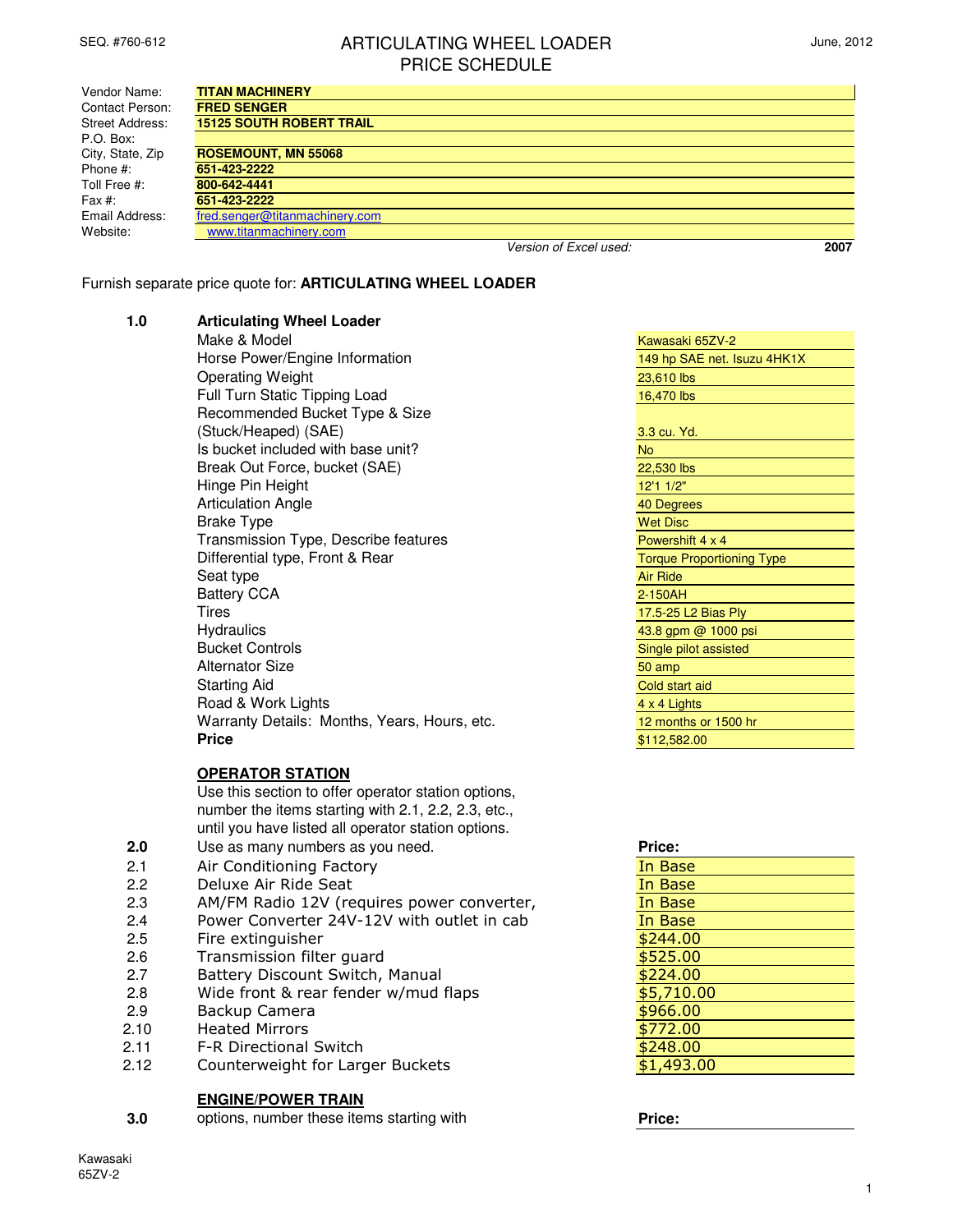**5.0**

# SEQ. #760-612 **ARTICULATING WHEEL LOADER** PRICE SCHEDULE

- 3.1 Engine pre-cleaner
- 3.2 Emergency steering
- 3.3 Limited slip differentials front axle only
- 3.4 Limited slip differentials front & rear axle
- 3.5 No-spin differential front or rear

## **ELECTRICAL/LIGHTS**

- **4.0** number these items starting with 4.1, 4.2, 4.3, etc. **Price:**
- 4.1 Strobe \$400.00
- 4.2 Lights, HID Front only
- 4.3 Lights, HID Front & Rear

## **TIRES/RIMS**

Use this section to offer tire/rim options, number

- these items starting with 5.1, 5.2, 5.3, etc.
- 5.1 17.5 X 25 12P L2 Bias,
- 5.2 20.5 X 25 12P L2 Bias,
- 5.3 20.5 x 25 12P rock L3 Bias,
- 5.4 17.5R25 (L-2) Radial
- 5.5 20.5R25 (L-2) Radial
- 5.6 20.5R25 (L-3) Radial
- 5.7 17.5R25-XHA (L-3) Michelin Radial
- 5.8 17.5R25-XTLA (L-2) Michelin Radial
- 5.9 20.5R25-XHA2 (L-3) Michelin Radial
- 5.10 20.5R25-XTLA (L-2) Michelin Radial

## **HYDRAULICS**

Use this section to offer hydraulic options, number these items

- **6.0** starting with 6.1, 6.2, 6.3, etc. **Price:**
- 6.1 Dual hydraulic control levers
- 6.2 Single lever 3-spool valve
- 6.3 Dual lever 3-spool valve
- 6.4 Cushion dump valve
- 6.5 Auto lube <mark>\$6,800.00</mark>
- 6.6 Electronic Load Travel Stabilizer (Ride Control)

## **BUCKET/ATTACHMENTS**

- **7.0** number these items starting with 7.1, 7.2, 7.3, etc.
- $7.1$  3.0 cu yd GP Bucket w/bolt on edge
- 7.2 3.3 cu yd Material Bucket w/bolt on edge
- 7.3 Hydraulic Coupler, Lines & Controls/ Factory
- 7.4 2.5 cu. Yd GP Bucket w/bolt on edge
- 7.5 48" Construction Utility Forks
- 7.6 60" Construction Utility Forks

## ACS Industries Inc

- 7.7 Series 1000 Coupler System #30
- 7.8 Series 1000 Blank Female Adaptor
- 7.9 Proseries Coupler System
- 7.10 Proseries Blank Female Adaptor
- $7.11$  2.50 cu yd GP Bucket ACS
- 7.12 5.50 cu yd Snow Bucket
- 7.13 2.50 cu yd Multi-Purpose Bucket
- 7.14 60" Forks ACS JRB Couplers & Attachments

# 7.15 JRB Hydraulic Coupler

- 
- 7.16 JRB Female Blank **\$1,725.00**
- 

| . |  |  |
|---|--|--|
|   |  |  |
|   |  |  |
|   |  |  |
|   |  |  |
|   |  |  |
|   |  |  |
|   |  |  |
|   |  |  |
|   |  |  |
|   |  |  |

### Kawasaki 65ZV-2

| \$439.00   |  |
|------------|--|
| \$7,089.00 |  |
| \$1,205.00 |  |
| \$2,411.00 |  |
| \$2,731.00 |  |

| <b>Price:</b> |  |
|---------------|--|
| \$400.00      |  |
| \$789.00      |  |
| \$1,267.00    |  |
|               |  |

| Price:      |
|-------------|
| In Base     |
| \$2,297.00  |
| \$3,653.00  |
| \$2,687.00  |
| \$5,822.00  |
| \$9,320.00  |
| \$6,425.00  |
| \$5,672.00  |
| \$13,259.00 |
| \$9,765.00  |

| Price:     |
|------------|
| \$3,466.00 |
| \$3,148.00 |
| \$3,148.00 |
| \$1,128.00 |
| \$6,800.00 |
| \$4,359.00 |

| Price:      |
|-------------|
| \$5,495.00  |
| \$6,466.00  |
| \$6,480.00  |
| \$6,430.00  |
| \$6,171.00  |
| \$8,288.00  |
|             |
| \$5,994.00  |
| \$1,575.00  |
| \$5,778.00  |
| \$1,534.00  |
| \$8,681.00  |
| \$8,912.00  |
| \$17,180.00 |
| \$7,081.00  |
|             |
| \$6,237.00  |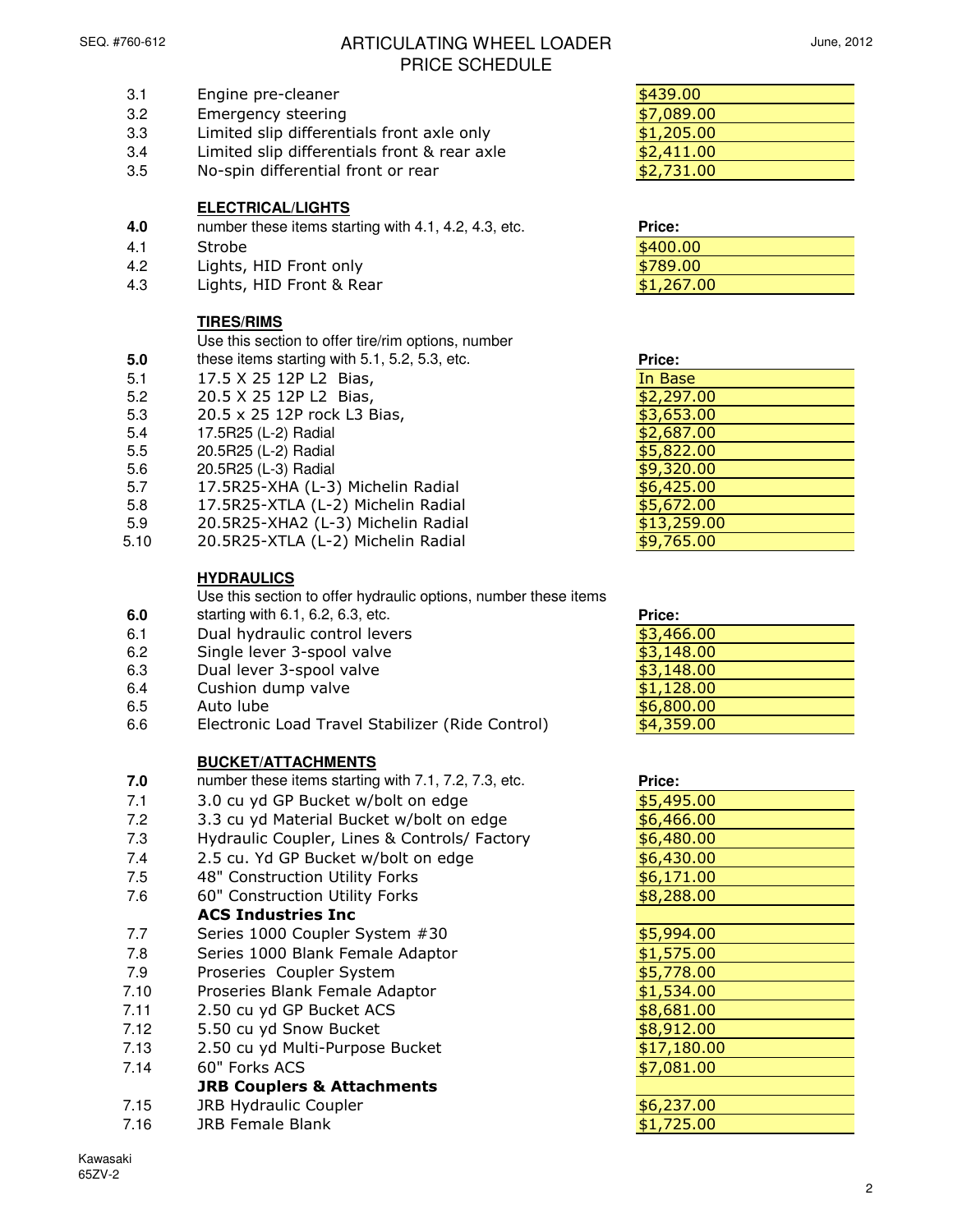# SEQ. #760-612 **ARTICULATING WHEEL LOADER** PRICE SCHEDULE

| 7.17 | JRB 2.75 yd GP Bucket w/bolt on edge                      | \$8,425.00                      |
|------|-----------------------------------------------------------|---------------------------------|
| 7.18 | JRB 3.5 yd Snow Bucket                                    | \$10,831.00                     |
| 7.19 | JRB 4.5 yd Snow Bucket                                    | \$12,660.00                     |
| 7.20 | JRB 2.5 yd Grapple Bucket                                 | \$15,558.00                     |
| 7.21 | JRB 60" Carriage with 60" Forks                           | \$9,759.00                      |
| 7.22 | JRB 10' Snow Plow                                         | \$13,744.00                     |
| 7.23 | JRB 11' Snow Plow                                         | \$14,002.00                     |
| 7.24 | JRB 12' Snow Plow                                         | \$14,132.00                     |
| 7.25 | JRB Third function jumper hose kit                        | \$379.00                        |
| 7.26 | JRB Snow pusher 16 ft. with Polyurethane                  | \$10,555.00                     |
| 7.27 | High lift arms                                            | \$5,710.00                      |
|      |                                                           |                                 |
|      | <b>OTHER LOADER OPTIONS</b>                               |                                 |
| 8.0  | number these items starting with 8.1, 8.2, 8.3, etc.      | Price:                          |
| 8.1  | PR1143 11' Cutting Edge/43" High Trip Mold Board          | \$7,370.00                      |
| 8.2  | PR1243 12' Cutting Edge/43" High Trip Mold Board          | \$7,705.00                      |
| 8.3  | Raise moldboard height on PR1143 or PR1243 add            | \$970.00                        |
| 8.4  |                                                           | \$7,365.00                      |
|      | Ter-11 11 Cutting Edge 42" High/Trip Cutting Edge         |                                 |
| 8.5  | Ter-12 12 Cutting Edge 42" High/Trip Cutting Edge         | \$7,555.00                      |
| 8.6  | Need to add price to ACS Female Adaptor for plow to above |                                 |
| 8.7  | Carbide Cutting Edge/3 pc 3/4" x 6                        | \$125.00 per ft.                |
| 8.8  | Rubber Belt Snow Deflector (3/8" x 12") add               | \$315.00                        |
| 8.9  | Trip edge assembly                                        | \$1,185.00                      |
| 8.10 | <b>Steel Caster Wheel Assemblies</b>                      | \$1,485.00                      |
| 8.11 | <b>Pneumatic Caster Wheel Assemblies</b>                  | \$1,485.00                      |
| 8.12 | Curb Shoe Cylindrical/Each                                | \$120.00                        |
| 8.13 | Snow-Wheel System                                         | \$2,995.00                      |
| 8.14 | Curb Shoe Wrap-aroundl/Each                               | \$150.00                        |
| 8.15 | LDL-8 8' Snow Wing                                        | \$13,795.00                     |
| 8.16 | LDL-9 9' Snow Wing                                        | \$13,975.00                     |
| 8.17 | LDL-10 10' Snow Wing                                      | \$14,240.00                     |
| 8.18 | LDL-11 11' Snow Wing                                      | \$14,470.00                     |
| 8.19 | LDL-12 12' Snow Wing                                      | \$14,730.00                     |
| 8.20 | Trip Edge Option (Add)                                    | \$1,290.00                      |
| 8.21 | Trip moldboard option                                     | \$2,230.00                      |
| 8.22 | Hydraulic Push Bar Assemblies (Add)                       | \$2,250.00                      |
| 8.23 | Standard pin adapter to fit bucket arms                   | \$1,520.00                      |
| 8.24 | JRB-adaptable hooks, per pair                             | \$1,310.00                      |
| 8.25 | One (1) electronic joystick control with one (1) deverter |                                 |
|      | valves Installed                                          | \$2,910.00                      |
| 8.26 | One (1) electronic joystick control with two (2) deverter |                                 |
|      | valves Installed                                          | \$5,240.00                      |
| 8.27 | One (1) electronic joystick control with three (3)        |                                 |
|      | Diverter valves Installed                                 | \$7,555.00                      |
|      |                                                           |                                 |
|      | <b>EXTENDED WARRANTY OPTIONS</b>                          |                                 |
|      | Use this section to offer performance/warranty options,   |                                 |
| 9.0  | number these items starting with 9.1, 9.2, 9.3, etc.      |                                 |
|      | (Specify years, miles or hours extended term covers.)     | Price:                          |
| 9.1  | Full 5 Year Warranty or 5000 Hour Warranty                | \$6,700.00                      |
| 9.2  | Powertrain 5 Year or 5000 Hours                           | \$3,855.00                      |
|      |                                                           |                                 |
|      | <b>DELIVERY STARTING POINT</b>                            | ROSEMOUNT, MN 55068             |
| 10.0 |                                                           | City<br>Zipcode<br><b>State</b> |

Price per loaded mile **Price:** \$4.00

**10.0** City State Zipcode